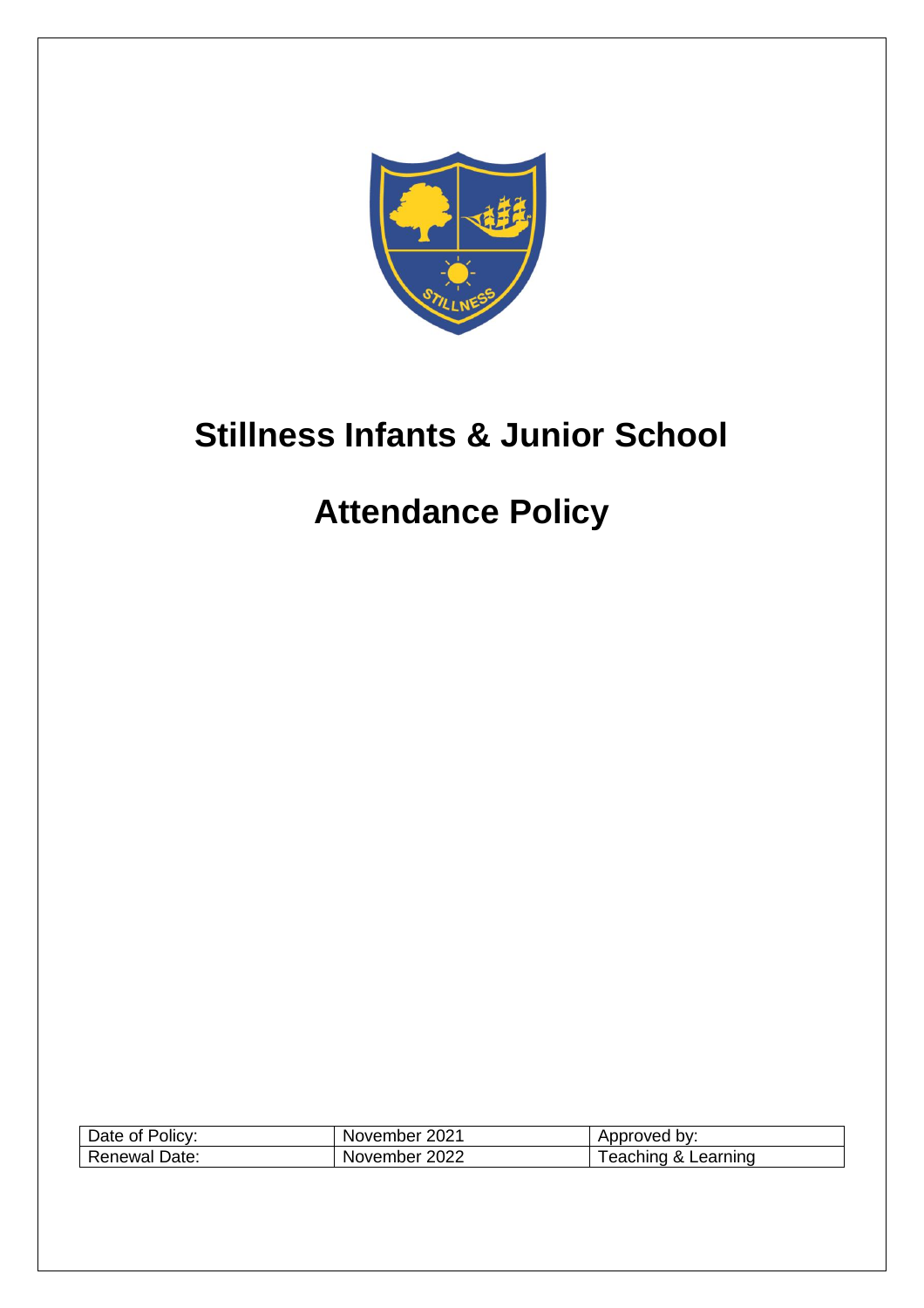## **Aims**

Stillness Infant School and Stillness Junior School aim to create an inclusive, nurturing and welcoming environment in which children are stimulated to grow in self-esteem and experience success. We aim to encourage the educational development of all children by promoting the importance of school attendance. We aim to work in partnership with governors, parents and carers, the Local Authority and other professionals to support students in achieving optimum attendance at school and work together to create a school community that is a pleasant and stimulating place to learn and grow.

**Our schools aim to meet their obligations with regard to school attendance by:**

- **Promoting good attendance and reducing absence, including persistent absence;**
- **Acting early to address patterns of absence;**
- **Offer advice and support to parents in undertaking their legal duty to ensure their children of compulsory school age attend regularly and punctually.**

### **Legislation and Guidance**

This policy meets the requirements of the School Attendance Guidance from the Department for Education (DfE), and refers to the DfE's statutory guidance on [School](https://www.gov.uk/government/publications/parental-responsibility-measures-for-behaviour-and-attendance)  [Attendance Parental Responsibility Measures.](https://www.gov.uk/government/publications/parental-responsibility-measures-for-behaviour-and-attendance) These documents are drawn from the following legislation setting out the legal powers and duties that govern school attendance:

- [The Education Act 1996](https://www.legislation.gov.uk/ukpga/1996/56/part/VI/chapter/II)
- [The Education Act 2002](http://www.legislation.gov.uk/ukpga/2002/32/part/3/chapter/3)
- [The Education and Inspections Act 2006](http://www.legislation.gov.uk/ukpga/2006/40/part/7/chapter/2/crossheading/school-attendance)
- [The Education \(Pupil Registration\) \(England\) Regulations 2006](http://www.legislation.gov.uk/uksi/2006/1751/contents/made)
- [The Education \(Pupil Registration\) \(England\) \(Amendment\) Regulations 2010](http://www.centralbedfordshire.gov.uk/Images/amendment-regulation-2010_tcm3-8642.pdf)
- [The Education \(Pupil Registration\) \(England\) \(Amendment\) Regulations 2011](http://www.legislation.gov.uk/uksi/2011/1625/made)
- [The Education \(Pupil Registration\) \(England\) \(Amendment\) Regulations 2013](http://www.legislation.gov.uk/uksi/2013/756/made)
- [The Education \(Pupil Registration\) \(England\) \(Amendment\) Regulations 2016](http://legislation.data.gov.uk/uksi/2016/792/made/data.html)
- [The Education \(Penalty Notices\) \(England\) \(Amendment\) Regulations 2013](http://www.legislation.gov.uk/uksi/2013/756/pdfs/uksiem_20130756_en.pdf)

This policy also refers to the DfE's guidance on the [school census](https://www.gov.uk/government/publications/school-census-2017-to-2018-guide-for-schools-and-las) which explains the Persistent Absence threshold.

### **School Procedures**

### **Attendance Register**

By law, all schools (except those where all pupils are boarders) are required to keep an attendance register and all pupils must be placed on this register.

The attendance register will be taken at the start of the first (morning) session of each school day and once during the second (afternoon) session. It will mark whether every pupil is:

- Present:
- Attending an approved off-site educational activity;
- Absent:
- Unable to attend due to exceptional circumstances.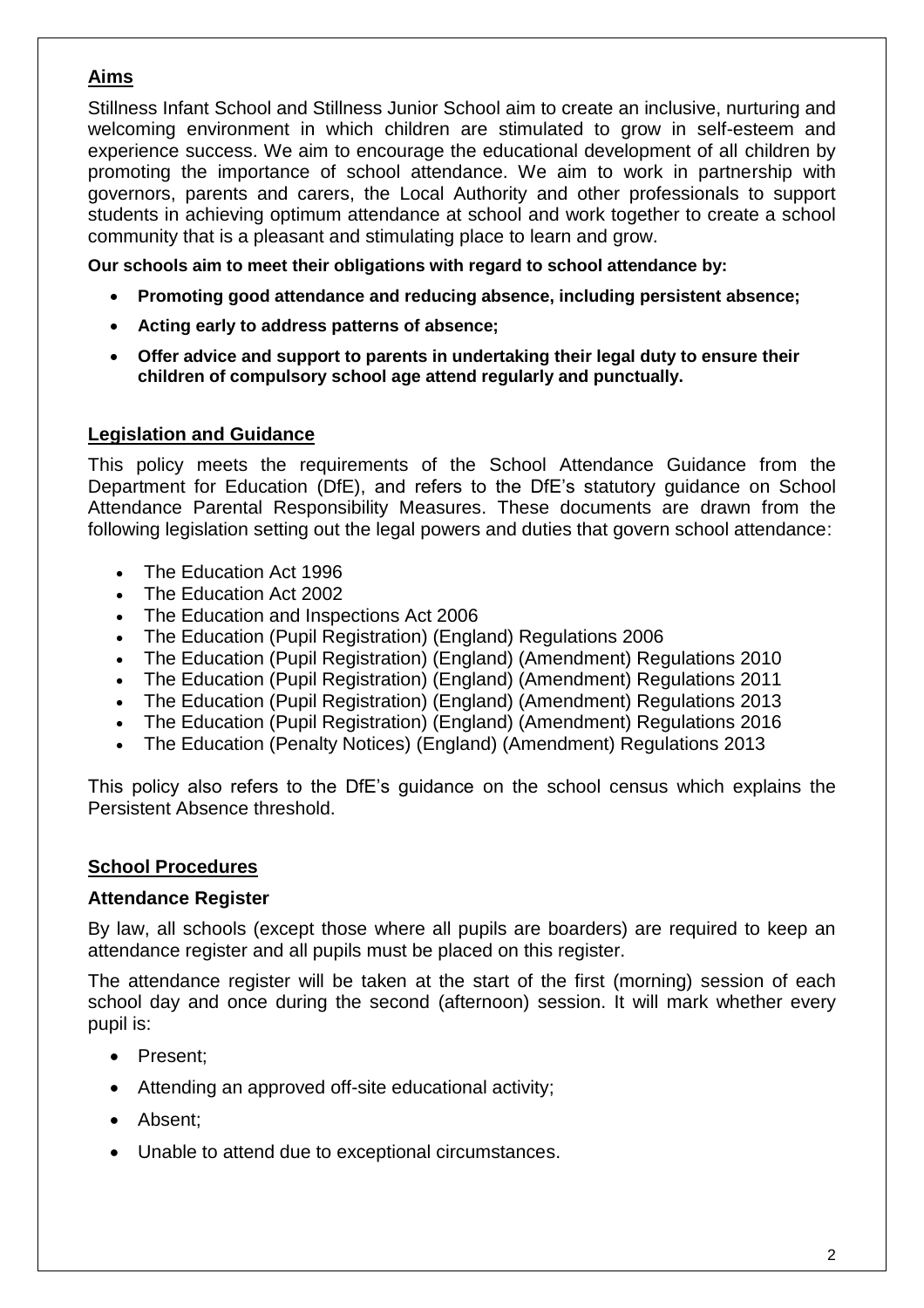The school gates open at 8.45am on each school day;

The register for the first session in the juniors will be taken at  $8.50am$  and will be kept open until 9.20am. After 9.20am it will be an unauthorised late.

The register for the first session in the infants will be taken at 9.00am and will be kept open until 9.30am. After 9.30am it will be an unauthorised late.

The register for the second (afternoon) session in the juniors will be taken at 1.30pm.

The register for the second (afternoon) session in the infants will be taken at 1.10pm.

## **Unplanned Absence**

Parents/carers must notify the school on the day of an unplanned absence if the child is unable to attend due to ill health and should do so by **9.00am or as soon as is practically possible**.

The schools may ask parents to provide medical evidence, such as a doctor's note, prescription, appointment card or other appropriate form of evidence. We will not ask for medical evidence unnecessarily.

If the school is not satisfied about the authenticity of the illness, the absence will be recorded as unauthorised and parents will be notified of this in advance.

A number of qualified First Aiders are on site throughout the school day, therefore, if any child is unwell, they will be looked after and you will be contacted if it is agreed that your child should be sent home. Sometimes children wake up in the morning feeling a little unwell - please send them in as most young people feel better once they are in school.

We understand that there will be occasions when your child is unable to attend school and the expectation is that parents report absence on a daily basis to the school office by calling the school on 0208 690 1208 (Stillness Infants) 0208 690 1416 (Stillness Juniors). The call should be made to school first thing in the morning, as soon as you become aware of the fact that your child will not be able to attend on the day.

## **Medical or Dental Appointments**

Missing registration for a medical or dental appointment is counted as an authorised absence; advance notice is required for authorising such absences; however, we encourage parents to make medical and dental appointments out of school hours where possible. Where this is not possible, the child should be out of school for the minimum amount of time necessary. Advising school of any appointments at the earliest opportunity and providing a copy of an appointment card or letter would be helpful in allowing the school to authorise absences.

Applications for other types of absence in term time must also be made in advance. Information relating to such absences can be found under 'Authorised and Unauthorised Absence'.

## **Punctuality**

A child who arrives late but before the register has closed will be marked as late, using the appropriate code. A child who arrives after the register has closed will be marked as absent, using the appropriate code.

Children arriving late to school must sign in at the School Office – this is for both registration and health & safety purposes e.g. in the event of a fire.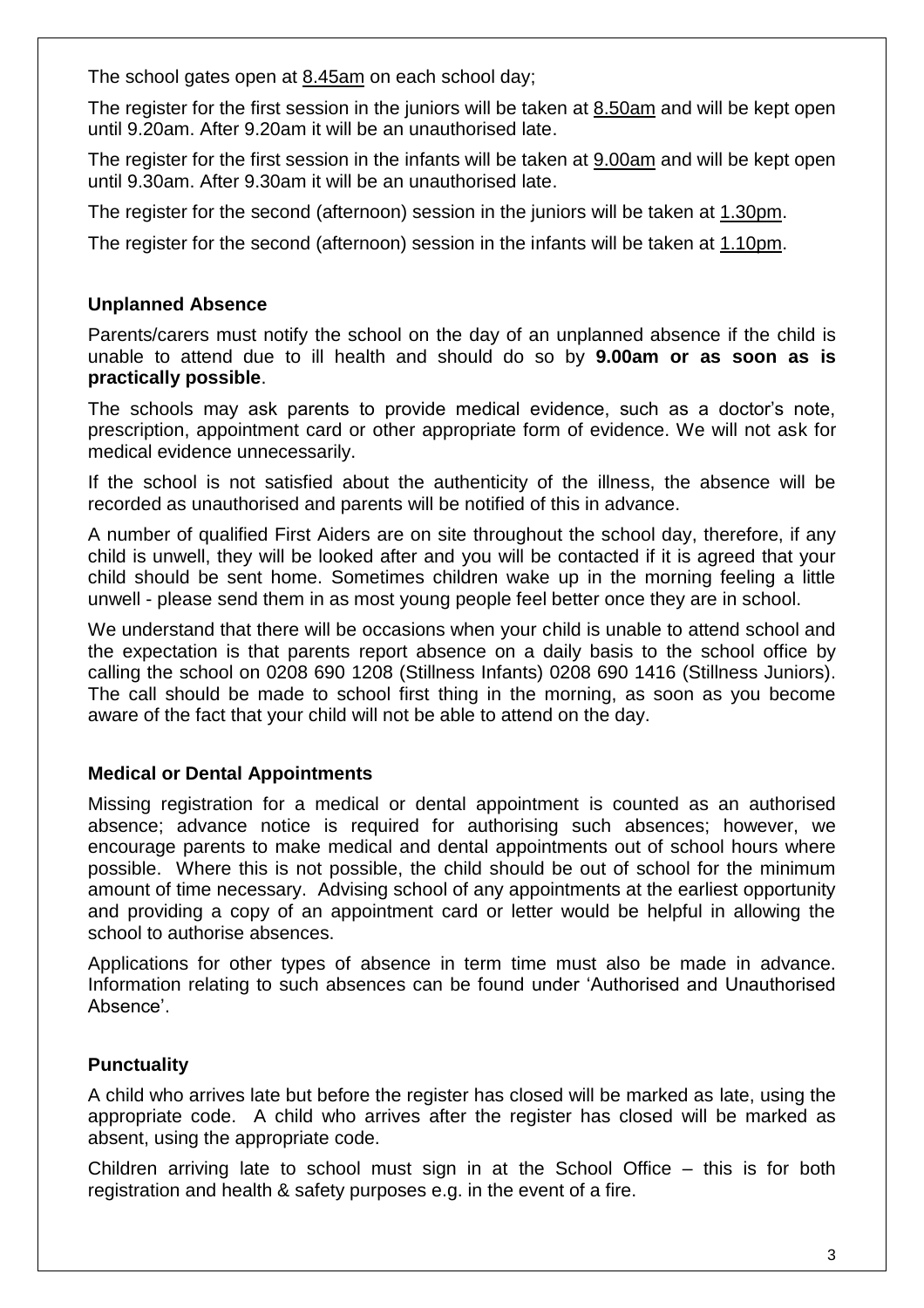## **Following up Absence**

The schools will follow up any absences to ascertain the reason, ensure proper safeguarding action is taken where necessary, identify whether the absence is approved or not and identify the correct attendance code to use.

**Unauthorised absence** is any absence **not authorised by the school and is not an approved educational activity**. The absence is therefore illegal. Schools do not have to accept parent reasons for absence – schools are expected to make a reasoned judgement with regard to each absence and can be considered on both individual merits and as part of any pattern of behaviour.

An approved educational activity is where a child is taking part in supervised educational activity such as field trips, educational visits, work experience or alternative provision. The activity must be of an educational nature approved by the school and supervised by someone authorised by the school. It is important that the school register accurately reflects the approved activity, using the correct code to distinguish which activity e.g. work experience, sporting activity, school trip etc.

## **Reporting to Parents**

As and when necessary, the school's Education Welfare Officer will contact parents to ensure that they are aware of concerns relating to school attendance, especially when attendance falls below school and government expectations. There is also an obligation for schools to ensure that parents are advised of the possible consequences of failure to secure their child's regular attendance.

Missed schooling, even for genuine reasons, has a negative impact on academic achievement. Studies and government findings prove the link between school attendance and attainment. Education research has found that pupils who attain 96% to 100% attendance achieve one grade higher at GCSE, 'A' Level and BTEC than those with 90% and under.

### **Authorised and Unauthorised Absence**

### **Granting Approval for Term-Time Absence**

Head Teachers may not grant any leave of absence to pupils during term time unless they consider there to be 'exceptional circumstances'.

The school considers each application for term-time absence individually, taking into account the specific facts, circumstances and relevant context behind the request. A leave of absence is granted entirely at the Head Teacher's discretion.

Where there are siblings in either the infant or junior school, both Head Teachers will consider the application and reach a joint decision.

Valid reasons for **authorised absence** include:

- Illness and medical/dental appointments as explained under Medical and Dental Appointments;
- Religious observance where the day is exclusively set apart for religious observance by the religious body to which the child's parents belong. If necessary, the school will seek advice from the parents' religious body to confirm whether the day is set apart;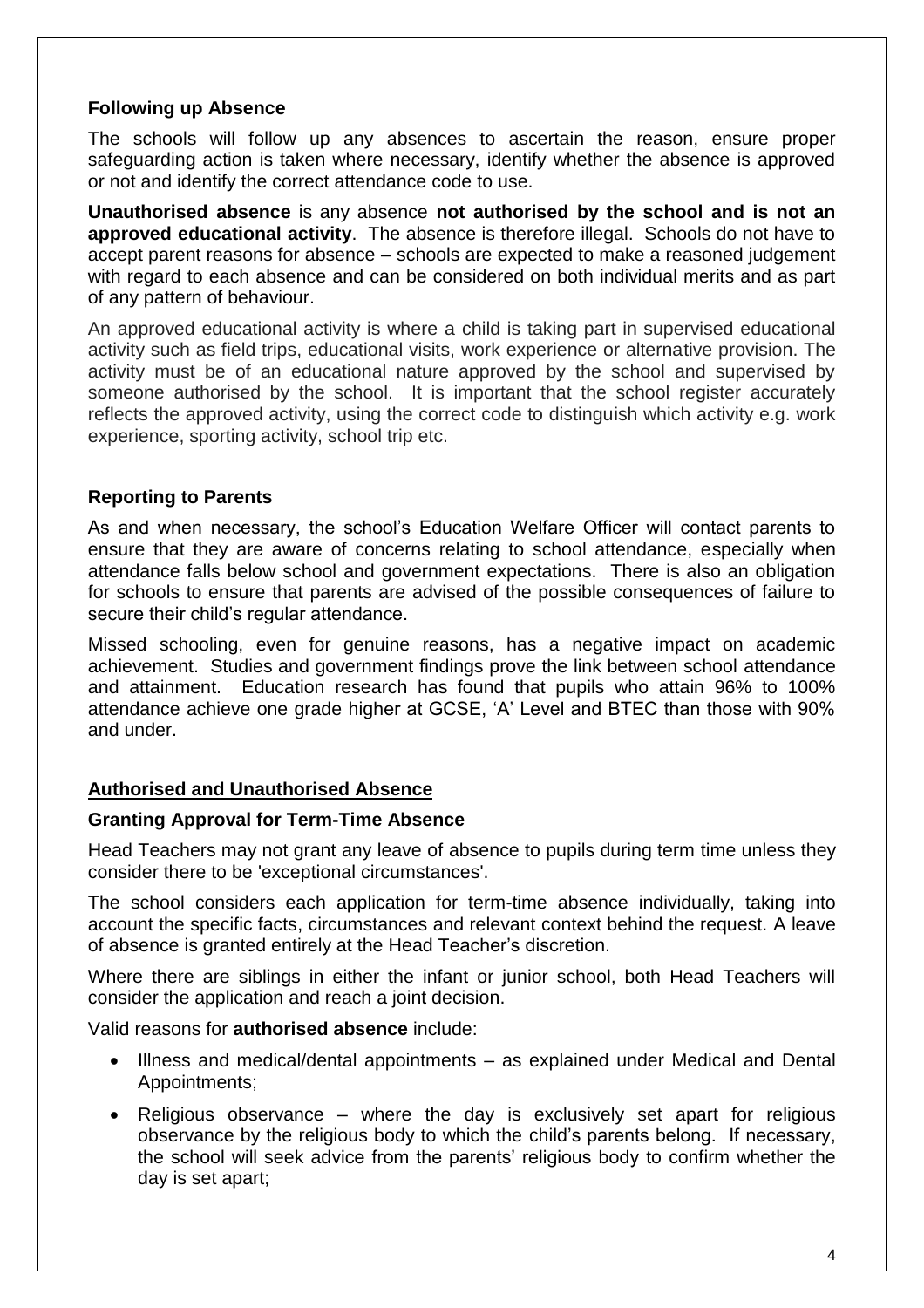- Traveller children travelling for occupational purposes this covers Roma, English and Welsh Gypsies, Irish and Scottish Travellers, Showmen (fairground people) and Circus people, Bargees (occupational boat dwellers) and New Travellers. Absence may be authorised only when a Traveller family is known to be travelling for occupational purposes and has agreed this with the school;
- Flexi-schooling requests will be considered on a case by case basis and at the Head Teacher's discretion.

## **Legal Sanctions**

Schools can fine parents for the unauthorised absence of their child from school where the child is of compulsory school age. If issued with a Penalty Notice, parents must pay £60 within 21 days or £120 within 28 days. The payment must be made directly to the Local Authority.

The decision as to whether or not a Penalty Notice is issued ultimately rests with the Head Teacher, following the Local Authority's Code of Conduct for issuing Penalty Notices. This may take into account:

- A number of unauthorised absences accrued over a period of time;
- One-off instances of irregular attendance, such as holidays taken in term time without permission;
- Where an excluded child is found in a public place during school hours without a justifiable reason.

If the payment has not been made after 28 days, the Local Authority may decide to prosecute the parent or withdraw the Notice.

## **Attendance Monitoring**

The Attendance Officer monitors children's absence on a regular basis.

If a child's absence falls below 95%, we will contact the parents to discuss the reasons for this.

If after contacting parents, the child's attendance continues to fall, we will consider involving the Local Authority.

The Persistent Absence threshold is 10%. If a child's individual overall absence rate is greater than or equal to 10%, the pupil will be classified as a Persistent Absentee.

Children's absence data is collected each term and published nationally through the DfE's School Absence National Statistics releases. The underlying school absence data is published alongside the national statistics. We compare our attendance data to the national average, and share this with governors.

### **Roles and Responsibilities**

### **The Governing Body**

The Governors and the Head Teacher are responsible for ensuring that the school's Attendance Policy and practice comply with all legal regulatory conditions described in this document and are consistent with principles of good practice, promoting equalities and social inclusion.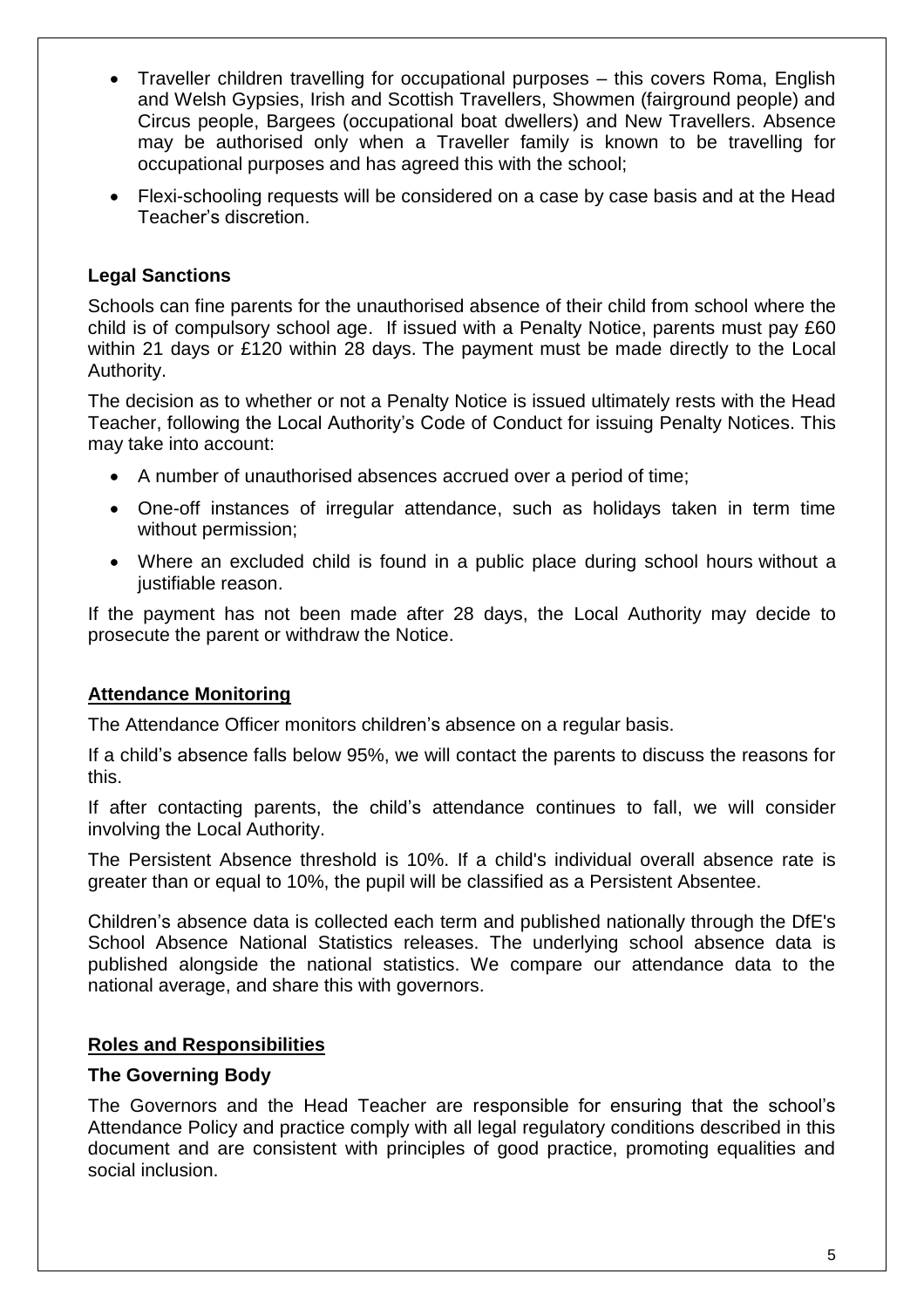## **The Head Teacher**

The Head Teacher is responsible for ensuring this policy is implemented consistently across the school, and for monitoring school absence data and reporting it to governors.

The Head Teacher also supports other staff in monitoring the attendance of individual children and in issuing Penalty Notices, where appropriate.

## **The Education Welfare Officer**

The Education Welfare Officer will:

- Monitor attendance data at the school and individual children's levels;
- Report concerns about attendance to the designated school Attendance Lead;
- Work with the Local Authority to tackle persistent absence;
- Arrange calls, visits and meetings with parents to discuss attendance issues;
- Arrange for Penalty Notices and Court Warnings to be issued;
- Prepare witness statements and provide relevant evidence and exhibits to the Local Authority in order to pursue prosecution under Sections 444(1) & 444(1a) of the Education Act 1996.

### **Class Teachers**

Class teachers and are responsible for recording attendance on a daily basis, using the correct codes, and submitting this information to the school office promptly.

### **Office/ Reception Staff**

Office / reception staff are expected to take calls from parents about absence and record it on the school's registration system.

### **Monitoring Arrangements**

This policy will be reviewed annually by the schools' Attendance Leads. At every review, the policy will be shared with the Governing Bodies.

### **Links with Other Policies**

This policy is linked to our Child Protection & Safeguarding Policy as well as the schools' Behaviour Policy.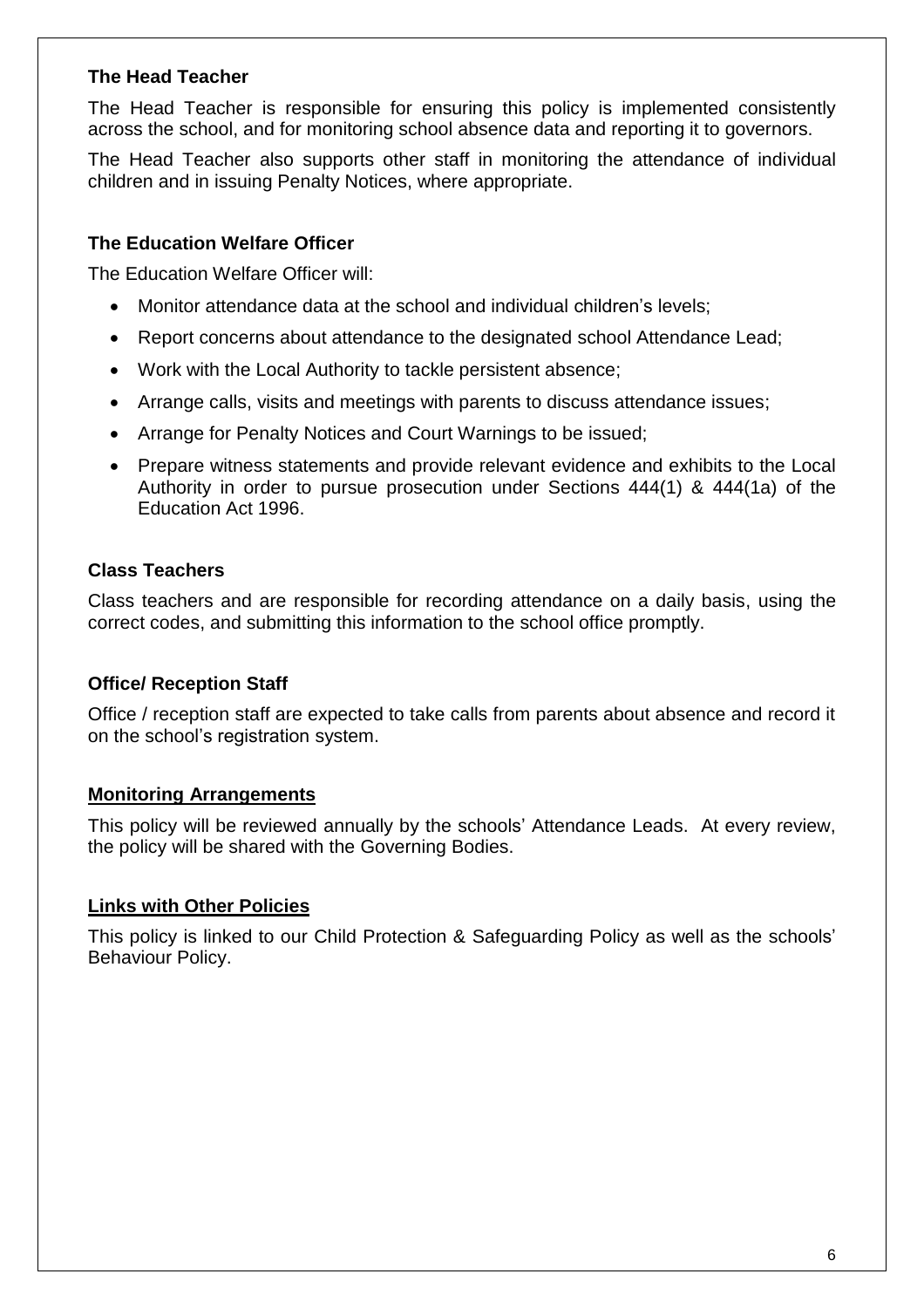## **Appendix: Attendance Codes**

The following codes are taken from the DfE's guidance on school attendance.

| Code         | <b>Definition</b>             | <b>Scenario</b>                                                                    |
|--------------|-------------------------------|------------------------------------------------------------------------------------|
| $\prime$     | Present (am)                  | Pupil is present at morning registration                                           |
|              | Present (pm)                  | Pupil is present at afternoon registration                                         |
| L            | Late arrival                  | Pupil arrives late before register has closed                                      |
| В            | Off-site educational activity | Pupil is at a supervised off-site educational<br>activity approved by the school   |
| D            | Dual registered               | Pupil is attending a session at another setting<br>where they are also registered  |
| J            | Interview                     | Pupil has an interview with a prospective<br>employer/educational establishment    |
| P            | Sporting activity             | Pupil is participating in a supervised sporting<br>activity approved by the school |
| $\mathsf{V}$ | Educational trip or visit     | Pupil is on an educational visit/trip organised, or<br>approved, by the school     |
| W            | Work experience               | Pupil is on a work experience placement                                            |

| Code                      | <b>Definition</b>           | <b>Scenario</b>                                                               |  |  |
|---------------------------|-----------------------------|-------------------------------------------------------------------------------|--|--|
| <b>Authorised Absence</b> |                             |                                                                               |  |  |
| C                         | Authorised leave of absence | Pupil has been granted a leave of absence due to<br>exceptional circumstances |  |  |
| Е                         | Excluded                    | Pupil has been excluded but no alternative<br>provision has been made         |  |  |
| н                         | Authorised holiday          | Pupil has been allowed to go on holiday due to<br>exceptional circumstances   |  |  |
|                           | <b>Illness</b>              | School has been notified that a pupil will be<br>absent due to illness        |  |  |
| M                         | Medical/dental appointment  | Pupil is at a medical or dental appointment                                   |  |  |